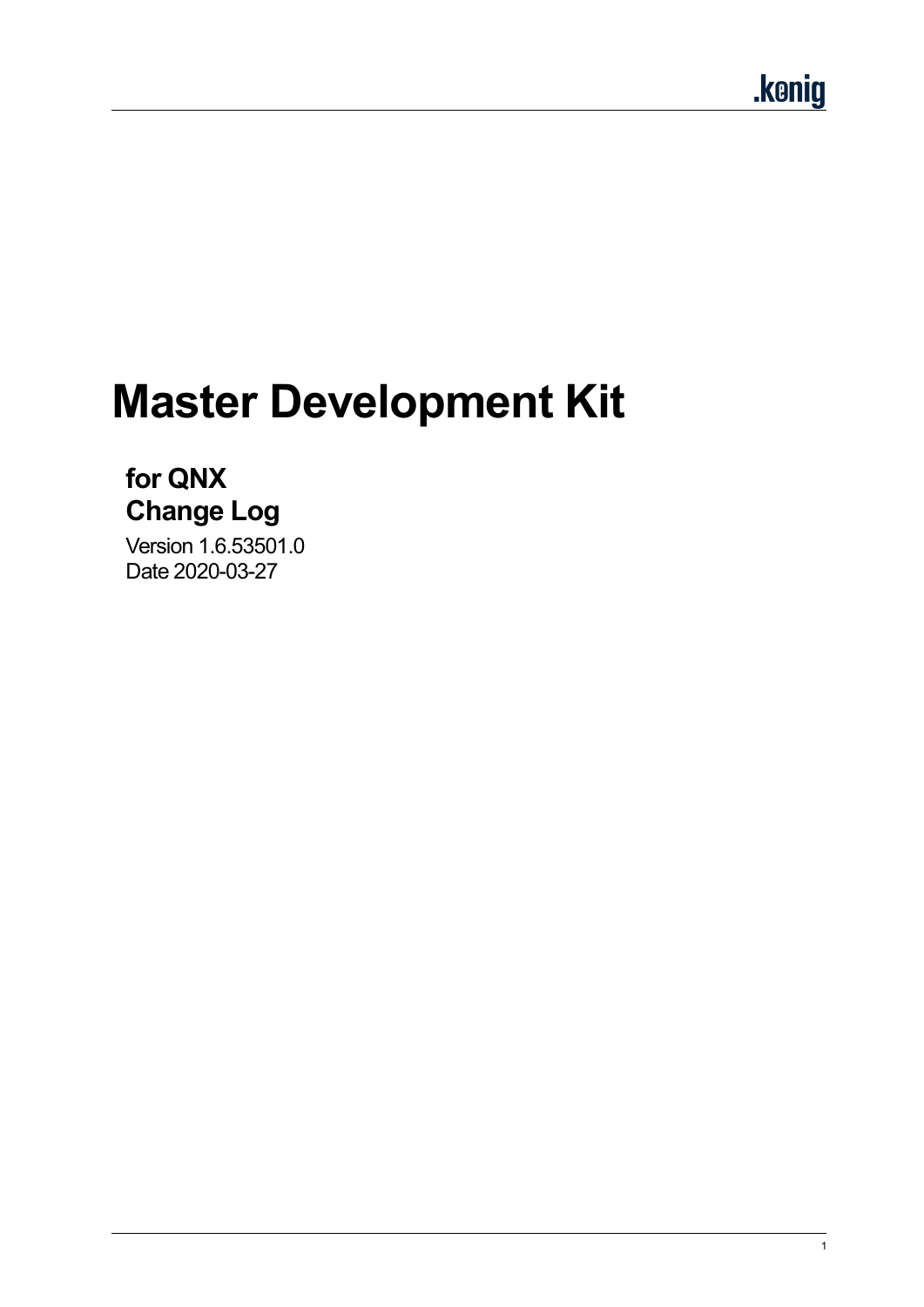# **Table of Contents**